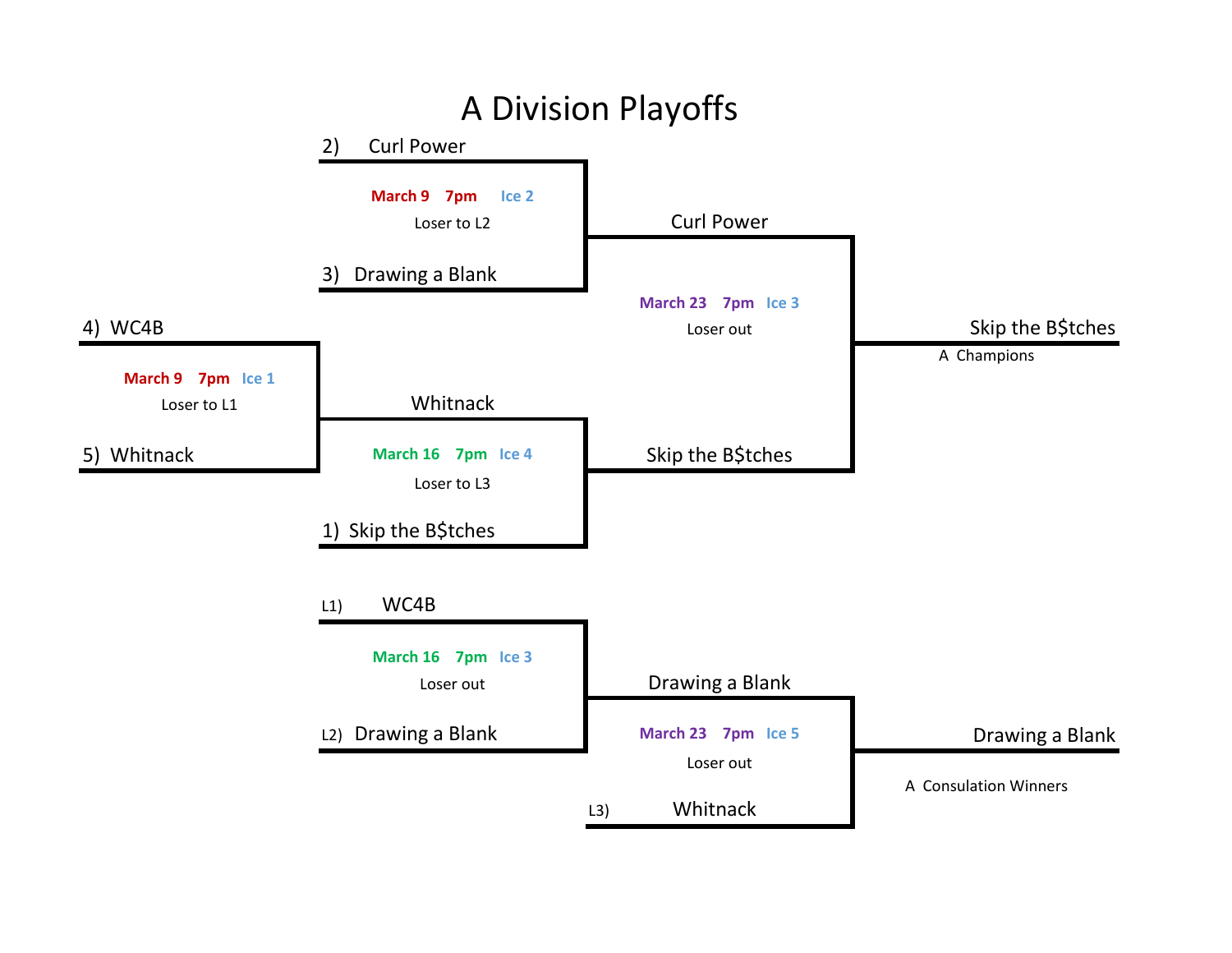## B Division Playoffs